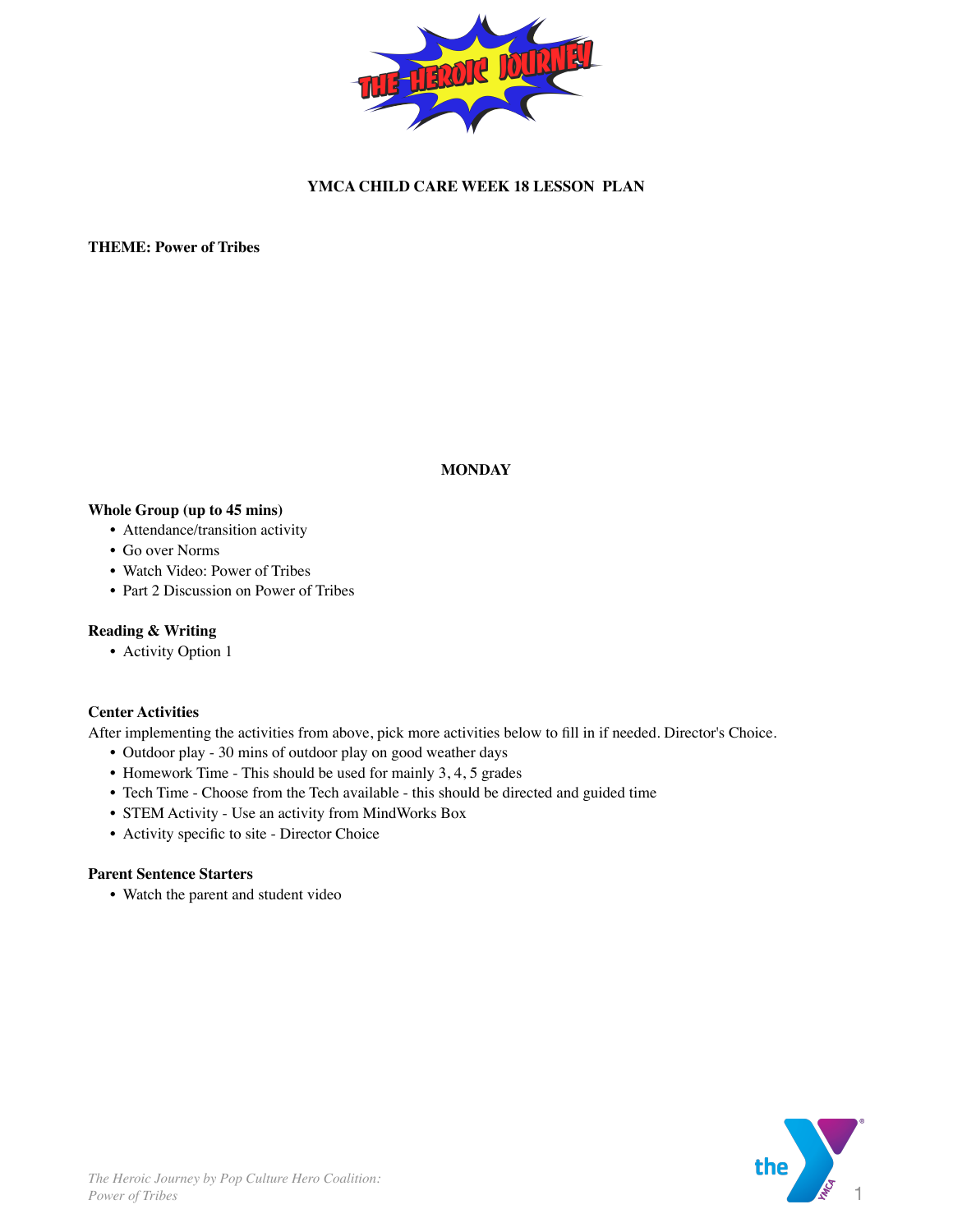# **TUESDAY**

### **Whole Group (45 mins)**

- Attendance/ transition activity
- Activity : Sharing Circle

### **Reading & Writing**

• Continue Activity Option 1

### **Center Activities**

After implementing the activities from above, pick more activities below to fill in if needed. Director's Choice.

- Outdoor play 30 mins of outdoor play on good weather days
- Homework Time This should be used for mainly 3, 4, 5 grades
- Tech Time Choose from the Tech available this should be directed and guided time
- STEM Activity Use an activity from MindWorks Box
- Activity specific to site Director Choice

## **Parent Sentence Starters:**

• Share with your child how do you treat someone that learn you share a connection with?

## **WEDNESDAY**

## **Whole Group (30 mins)**

- Attendance/ transition activity
- Discussion: Key Concept 1

### **Reading & Writing**

• Activity Option 2

# **Physical Play/Outdoor Play**

• Activity Option 5

### **Center Activities**

After implementing the activities from above, pick more activities below to fill in if needed. Director's Choice.

- Outdoor play 30 mins of outdoor play on good weather days
- Homework Time This should be used for mainly 3, 4, 5 grades
- Tech Time Choose from the Tech available this should be directed and guided time
- STEM Activity Use an activity from MindWorks Box
- Activity specific to site Director Choice

### **Parent Sentence Starters:**

- Share with your child:
- You are selected by NASA to put together the first team of humans that will be starting a camp on the moon.
- You need to create a tribe that has the best chance offering a way to survive.
- Who should you bring?
- What skills should they have